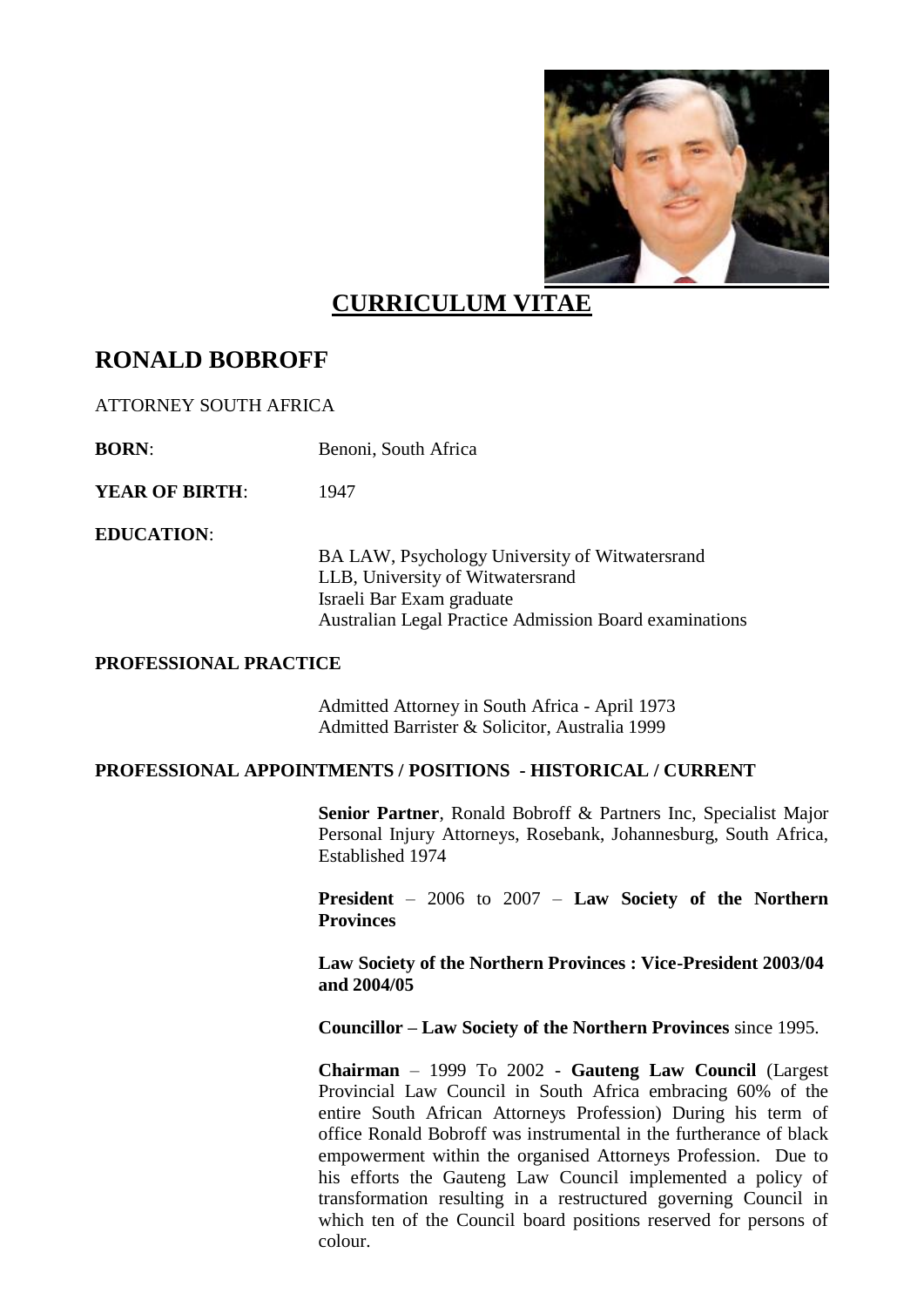#### **Law Society of South Africa** – **Councillor**

**Law Society of South Africa -** Motor Vehicle Insurance (Personal Injury) Committee **Law Society of South Africa** - Chairperson 1996 – 2000 – member since 1994

**Law Society of South Africa – Contingency Fee Committee – Member**

**Law Society of South Africa – Ethics Committee - Member**

**Law Society of The Northern Provinces**: **Councillor Since 1995**

**Law Society Disciplinary Monitoring Committee** - **Chairman**

**Ad Hoc Chairman - Law Society Fees Assessment Committee**

**Law Society Court Practice Committee - Member**

**Law Society Judge President Liaison Committee - Member**

**Law Society Rules and Ethics Committee - Chair**

**Law Society MVA Committee - Chair**

Examiner in Motor Vehicle Insurance Law and Practice – Attorneys Admission Exam

**Johannesburg Attorneys' Association** Committee Member 1982 – 1995, **Chairperson** 1996 – 1998

Commissioner (Judicial officer) – South African Small Claims Court 1984 – 2000

**South African Association of Personal Injury Lawyers** (Saapil) - Founding Executive Member, Current **Vice-President**

American Trial Lawyers Association - Member

Australian Plaintiff's Lawyers Association - Member

Medico Legal Society of South Africa - Member

International Association of Jewish Lawyers And Jurists – Member

### **MEDIA**

Ronald Bobroff hosts a weekly Monday evening legal talk show program (Legally Speaking) on Radio 702 - South Africa's only specialist national radio talk show. This show is streamed live on [www.702.co.za](http://www.702.co.za/) at 19:00 to 21:00 (S.A.) time) every Monday night.

He appears regularly on South Africa's major radio stations and television channels on topical legal issues.

He has authored numerous articles in various professional journals including De Rebus, Journal of the South African Attorneys